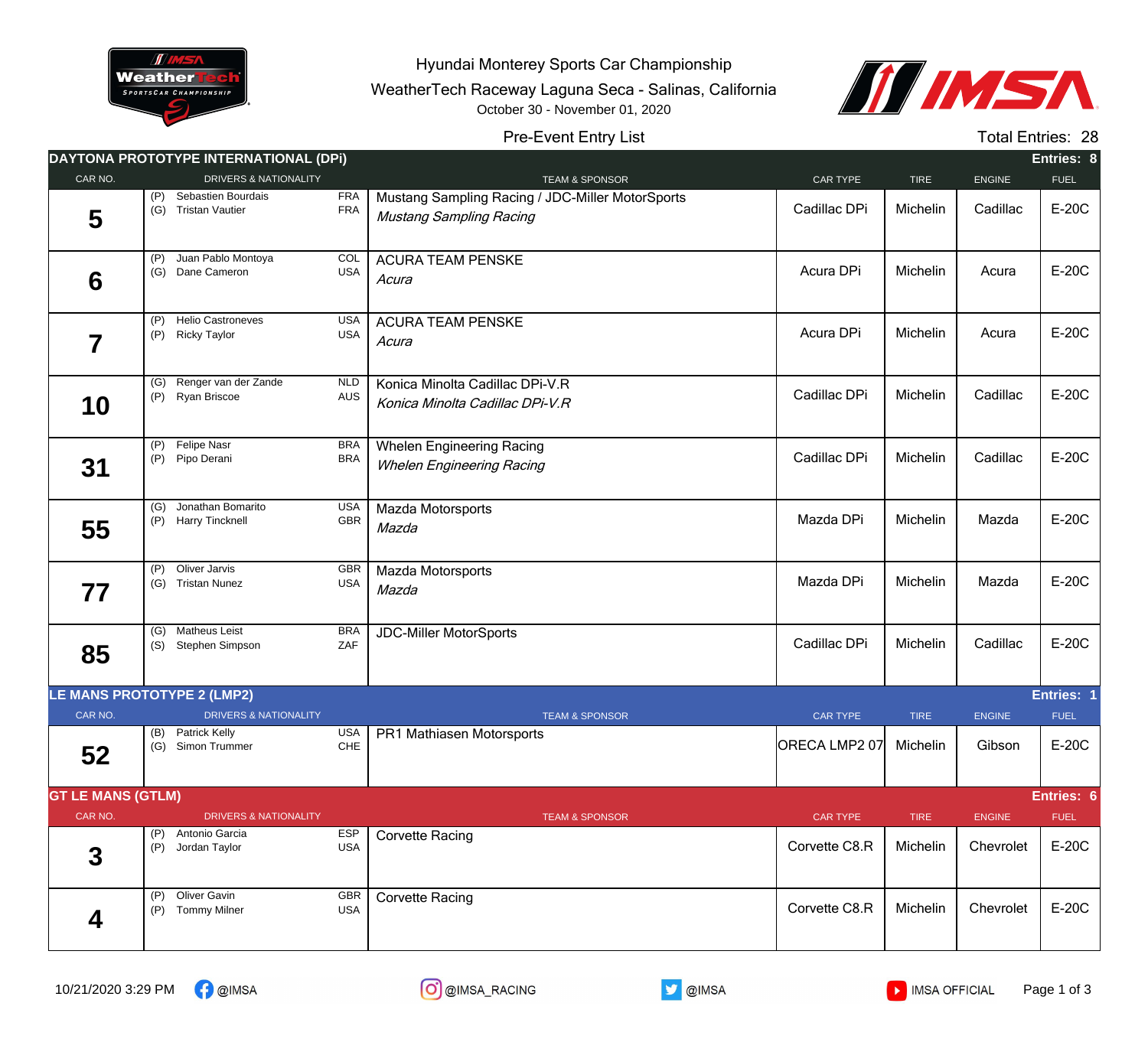| Entries: 6<br><b>GT LE MANS (GTLM)</b> |            |                                                  |                          |                                                           |                                |             |               |             |  |
|----------------------------------------|------------|--------------------------------------------------|--------------------------|-----------------------------------------------------------|--------------------------------|-------------|---------------|-------------|--|
| CAR NO.                                |            | <b>DRIVERS &amp; NATIONALITY</b>                 |                          | <b>TEAM &amp; SPONSOR</b>                                 | <b>CAR TYPE</b>                | <b>TIRE</b> | <b>ENGINE</b> | <b>FUEL</b> |  |
| 24                                     |            | (G) Jesse Krohn<br>(P) John Edwards              | <b>FIN</b><br><b>USA</b> | <b>BMW Team RLL</b><br><b>BMW of North America</b>        | <b>BMW M8 GTE</b>              | Michelin    | <b>BMW</b>    | E-20C       |  |
| 25                                     | (P)        | <b>Bruno Spengler</b><br>(G) Connor De Phillippi | CAN<br><b>USA</b>        | <b>BMW Team RLL</b><br><b>BMW of North America</b>        | <b>BMW M8 GTE</b>              | Michelin    | <b>BMW</b>    | E-20C       |  |
| 911                                    |            | (P) Nick Tandy<br>(P) Fred Makowiecki            | GBR<br><b>FRA</b>        | Porsche GT Team                                           | Porsche 911<br><b>RSR-19</b>   | Michelin    | Porsche       | E-20C       |  |
| 912                                    | (P)        | Earl Bamber<br>(P) Laurens Vanthoor              | <b>NZL</b><br><b>BEL</b> | Porsche GT Team                                           | Porsche 911<br><b>RSR-19</b>   | Michelin    | Porsche       | E-20C       |  |
| <b>GT DAYTONA (GTD)</b><br>Entries: 13 |            |                                                  |                          |                                                           |                                |             |               |             |  |
| CAR NO.                                |            | <b>DRIVERS &amp; NATIONALITY</b>                 |                          | <b>TEAM &amp; SPONSOR</b>                                 | <b>CAR TYPE</b>                | <b>TIRE</b> | <b>ENGINE</b> | <b>FUEL</b> |  |
| 12                                     |            | (S) Frankie Montecalvo<br>(G) Townsend Bell      | <b>USA</b><br><b>USA</b> | AIM VASSER SULLIVAN                                       | Lexus RC F GT3                 | Michelin    | Lexus         | $E-10$      |  |
| 14                                     |            | (G) Jack Hawksworth<br>(S) Aaron Telitz          | GBR<br><b>USA</b>        | AIM VASSER SULLIVAN                                       | Lexus RC F GT3                 | Michelin    | Lexus         | $E-10$      |  |
| 16                                     | (P)        | (B) Ryan Hardwick<br>Patrick Long                | <b>USA</b><br><b>USA</b> | Wright Motorsports<br>1st Phorm                           | Porsche 911<br>GT3R            | Michelin    | Porsche       | $E-10$      |  |
| 22                                     |            | (B) Till Bechtolsheimer<br>(S) Marc Miller       | GBR<br><b>USA</b>        | <b>Gradient Racing</b><br><b>Unit Nutrition</b>           | Acura NSX GT3                  | Michelin    | Acura         | $E-10$      |  |
| 23                                     |            | (S) lan James<br>(S) Roman De Angelis            | <b>USA</b><br>CAN        | Heart Of Racing Team<br>The Heart of Racing               | Aston Martin<br>Vantage GT3    | Michelin    | Aston Martin  | $E-10$      |  |
| 30                                     | (B)<br>(S) | Rob Ferriol<br><b>Spencer Pumpelly</b>           | <b>USA</b><br><b>USA</b> | <b>Team Hardpoint</b><br>GridRival.com                    | Audi R8 LMS<br>GT <sub>3</sub> | Michelin    | Audi          | $E-10$      |  |
| 44                                     |            | (G) Andy Lally<br>(B) John Potter                | <b>USA</b><br><b>USA</b> | <b>GRT Magnus</b><br>Flex Box                             | Lamborghini<br>Huracan GT3     | Michelin    | Lamborghini   | $E-10$      |  |
| 57                                     | (P)<br>(S) | Alvaro Parente<br>Misha Goikhberg                | PRT<br><b>RUS</b>        | Heinricher Racing w/MSR Curb-Agajanian<br>Mobil 1 / TodaQ | Acura NSX GT3                  | Michelin    | Acura         | $E-10$      |  |
| 63                                     |            | (S) Cooper MacNeil<br>(G) Alessandro Balzan      | <b>USA</b><br>ITA        | Scuderia Corsa<br>WeatherTech                             | Ferrari 488 GT3                | Michelin    | Ferrari       | $E-10$      |  |